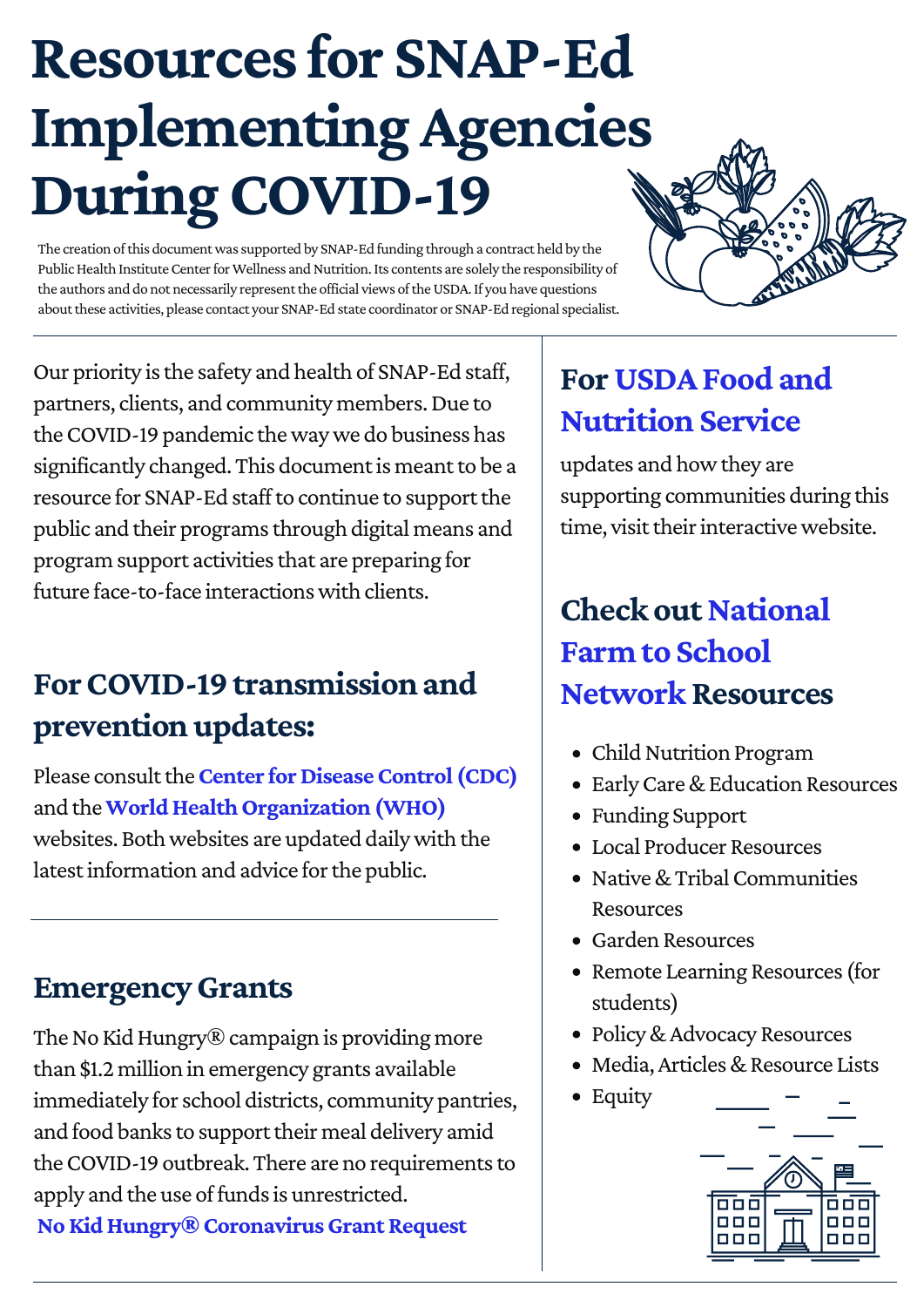### **Farmers Market Guidelines**

**Guidance for Booth Setup during COVID-19** (video, 2:04)

**Guidance for Shoppers attheMarket [duringCOVID-19](https://www.youtube.com/watch?v=QPx8yXLuzwI)** (video, 2:07)

### **COVID-19 Food Safety RelatedMessaging**



A **short [video](https://www.fightbac.org/coronavirus-resource-page/)** (0:49) from Fight BAC! on safely washing fruits and vegetables.

United Fresh has a **[consumer](https://www.unitedfresh.org/coronavirus-consumer-resource-page/) resources page** for additional information regarding food safety.

Wash your hands frequently and thoroughly with soap andwater.

- **Handwashing forOrdinary People inaTime of Novel Coronavirus**
- **[CDCHandwashing:](https://www.cdc.gov/handwashing/show-me-the-science.html) ShowMe the Science**
- **[Handwashing](https://www.fightbac.org/featured/) for Kids**

Clean and sanitize surfaces, paying special attention to touch points (like door knobs and drawer pulls).

- **FightBAC! Fact [Sheet:Clean](https://www.fightbac.org/wp-content/uploads/2016/04/PFSE-7696-Fact-Sheets-Clean_FINAL.pdf)**
- **[CDCCleaning](https://www.cdc.gov/coronavirus/2019-ncov/community/home/cleaning-disinfection.html) and Disinfection**

Do not show up to work when sick or when a family member is sick.

**• CDC Steps When Sick** 

Continue to follow all the basics of safe food handling at home.

**Clean, [Separate,Cook](https://www.fightbac.org/food-safety-basics/the-core-four-practices/) and Chill**

### **Connecting with SNAP-Ed Audiences**

• Contact local partners about what is being done now to assist residents in need.

o Ideas for contact:

- Food Pantries
- $\blacksquare$  Faith Communities
- Farmers Market Managers
- Grocery Stores
- City Boards/Chamber of Commerce

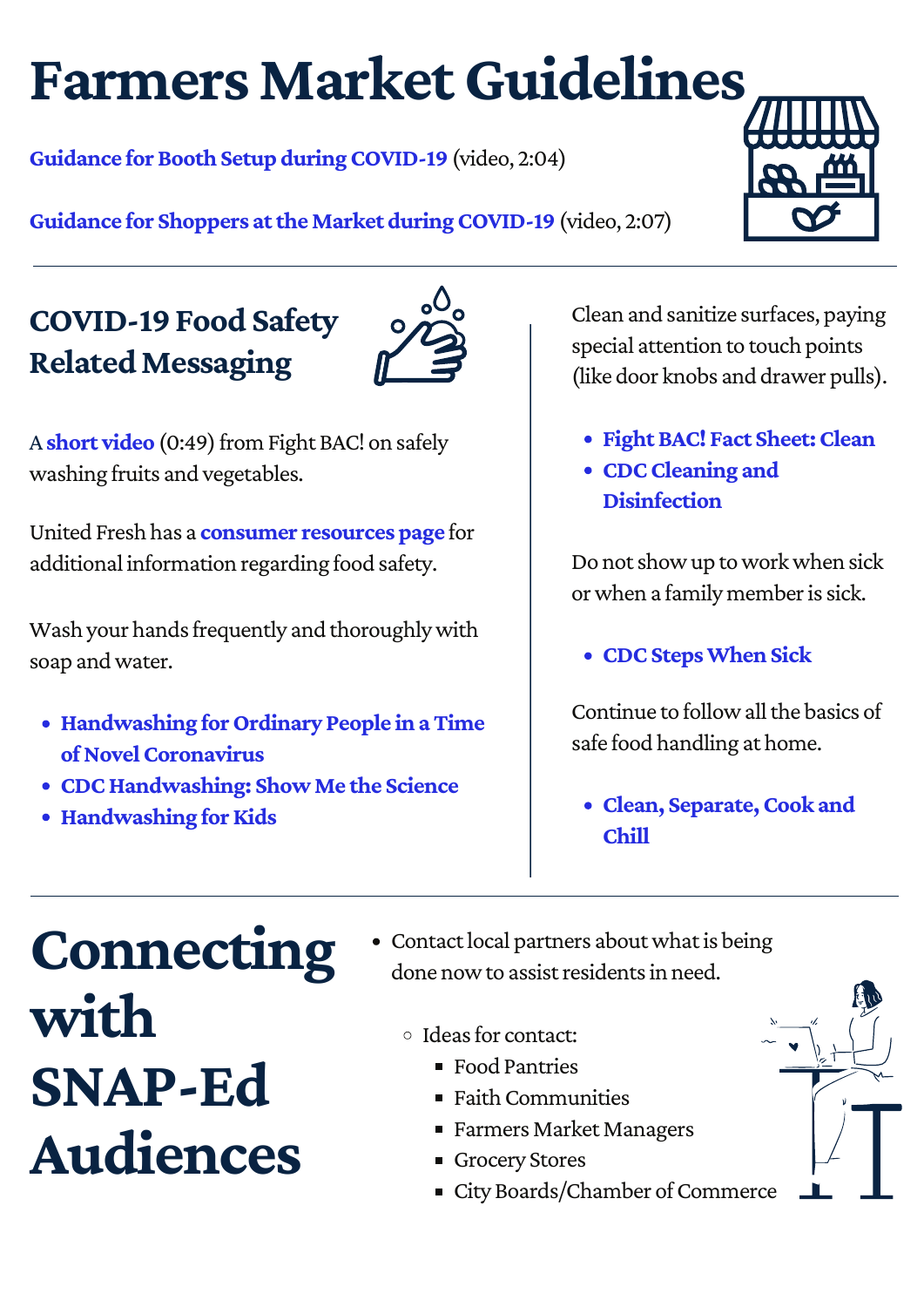- Compile a local list of where meals are being served in your communities. Share with partners and post on websites, social media, etc.
	- Find sitesserving meals near you:**[USDAMeals](https://www.fns.usda.gov/meals4kids) forKids**
	- Workwith local 211/311to ensure services are publicized
- **Create Facebook groups or join neighborhoods on the [Nextdoor](https://nextdoor.com/)** website contact neighborswho may be in need. Post nutrition related content here.
- Record lessons and post on your website or as YouTube videos. With current technology these can be recorded on Zoom, Google Hangouts, and other easily accessible means like your phone.
- Deliver or ship nutrition education resources, recipes, and activities to food distribution sites like food banks, school sites, SNAP offices, and senior meals services to go to individuals and families receiving meals.
- Collaborate with local food vloggers/social influencers and use their platforms to get nutrition messages out.
- Develop and share success stories of program activities highlighting community members and partners.

# **Connecting Digitally**

### **ZOOM(videos)**

- How to join a Zoom [meeting](https://support.zoom.us/hc/en-us/articles/201362193-Joining-a-Meeting) (1:09) from a computer
- How to join a Zoom [meeting](https://www.youtube.com/watch?v=lO206_NezaY&feature=youtu.be) (3:20) from your Smart Phone via Zoom App and how to use the App

### **Connect via SocialMediaOutlets**

- **Facebook Live Tutorial Blog**
- **[EngagementTrainingUsing](https://www.facebookblueprint.com/student/activity/180756) Facebook Live**

| $\mathbf O$ |
|-------------|
|             |
|             |
|             |

000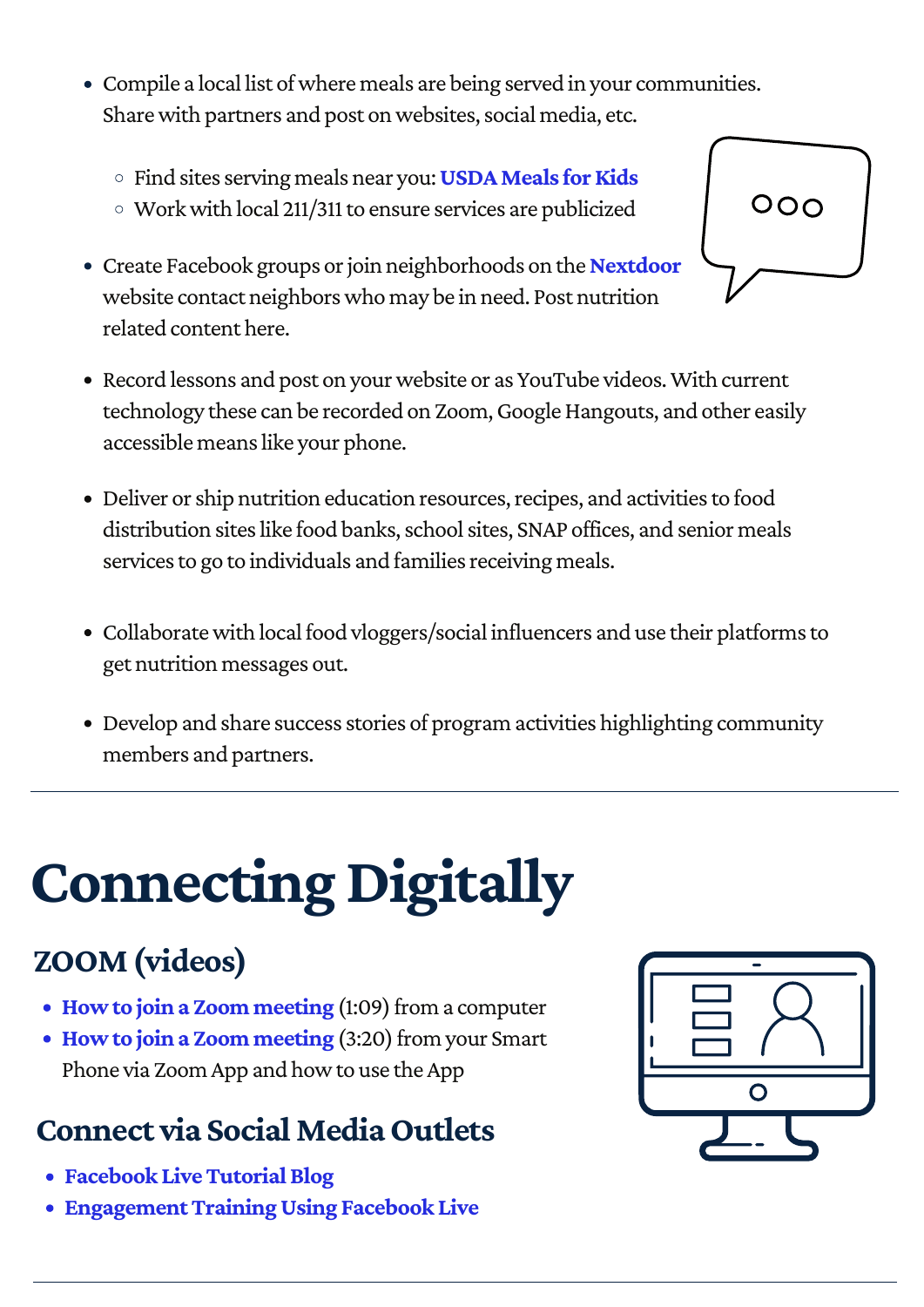## **Social Media and Direct Text Ideas**

Use texting or social media to reach out to your SNAP-Ed audience directly. Below is a collection of topics to consider provided by Auburn University SNAP-Ed program. Share these in addition to other resources you already have and other up-to-date information.



### **Saving Money**

- **[Ways to Save Your Food Dollars](https://www.aces.edu/blog/topics/for-you/ways-to-save-your-food-dollars/)**
- **[Accessing Benefits:](https://www.fns.usda.gov/disaster/pandemic/covid-19)** SNAP and WIC Recipients

### **Healthy Eating Takeout/Delivery**

- **[Tips for Healthy Ordering](https://www.eatright.org/food/nutrition/eating-as-a-family/tips-for-ordering-takeout-or-delivery)**
- Grocery and Meal Delivery Services
	- **[Instacart](https://www.instacart.com/)**
	- **[Uber Eats](https://www.ubereats.com/)**
	- **[Door Dash](https://www.doordash.com/en-US)**
	- **[Grubhub](https://www.grubhub.com/)**
	- **[Postmates](https://postmates.com/)**



### **Meatless Meals Ideas and Recipes**

- **[Hearty Egg Burritos](https://www.aces.edu/blog/topics/by-ingredients/live-well-recipe-hearty-egg-burritos/)**
- **[Quick Stir Fry](https://www.aces.edu/blog/topics/by-ingredients/live-well-recipe-quick-stir-fry/)**
- **[EatFresh](https://eatfresh.org/recipe/filter-dietary/vegetarian-378)**
- **[ChooseMyPlate](https://www.choosemyplate.gov/myplatekitchen/recipes?f%5B0%5D=cuisine%3A139)**
- **[USDA Nutrition](https://www.nutrition.gov/topics/shopping-cooking-and-food-safety/recipes)**

### **Hand Washing and Sanitation**

- **[How to Clean and Disinfect](https://www.cdc.gov/coronavirus/2019-ncov/community/organizations/cleaning-disinfection.html#How%20to%20Clean%20and%20Disinfect)**
- **[When Soap and Water Are Not](https://www.fda.gov/consumers/if-soap-and-water-are-not-available-hand-sanitizers-may-be-good-alternative)  Available**
- **[Cooking, Cleaning and Food Safety](https://www.nsf.org/consumer-resources/cooking-cleaning-food-safety)**
- **[Clean then Sanitize](https://www.usda.gov/media/blog/2019/08/27/clean-then-sanitize-one-two-punch-stop-foodborne-illness-kitchen)**
- **[Four-Step Hand Washing](https://www.eatright.org/homefoodsafety/four-steps/wash/hand-washing)**

#### **Being at Home**

- **[Make the Most of Your Time at Home](https://www.eatright.org/health/wellness/preventing-illness/make-the-most-of-your-time-at-home)**
- **[Physical Activity with Kids at Home](https://www.aces.edu/blog/topics/health/coronavirus-physical-activity-kids/)**
- Healthy snacking while at home all day
	- **[Quick Tips for Smart Snacking](https://www.aces.edu/blog/topics/for-you/quick-tips-for-smart-snacking/)**
	- **[10 Tips: Cut Back on Your Kid's](https://www.choosemyplate.gov/ten-tips-cut-back-on-sweet-treats) Sweet Treats**
- **[Food Safety](https://www.choosemyplate.gov/resources/food-safety)** for Cooking at Home Every Day
- **[Partnership for Food Safety Education](https://www.fightbac.org/coronavirus-resource-page/)**
- **[Steps to Food Safety](https://www.foodsafety.gov/keep-food-safe/4-steps-to-food-safety#clean)**

#### **Immune Health**

- **[Diet and Immune Health](https://www.eatright.org/health/wellness/preventing-illness/how-to-keep-your-immune-system-healthy)**
- **[Nutrition and Immunity](https://www.eatright.org/health/wellness/preventing-illness/support-your-health-with-nutrition)**
- **[Managing Stress](https://www.eatright.org/health/wellness/preventing-illness/lifestyle-and-managing-stress)**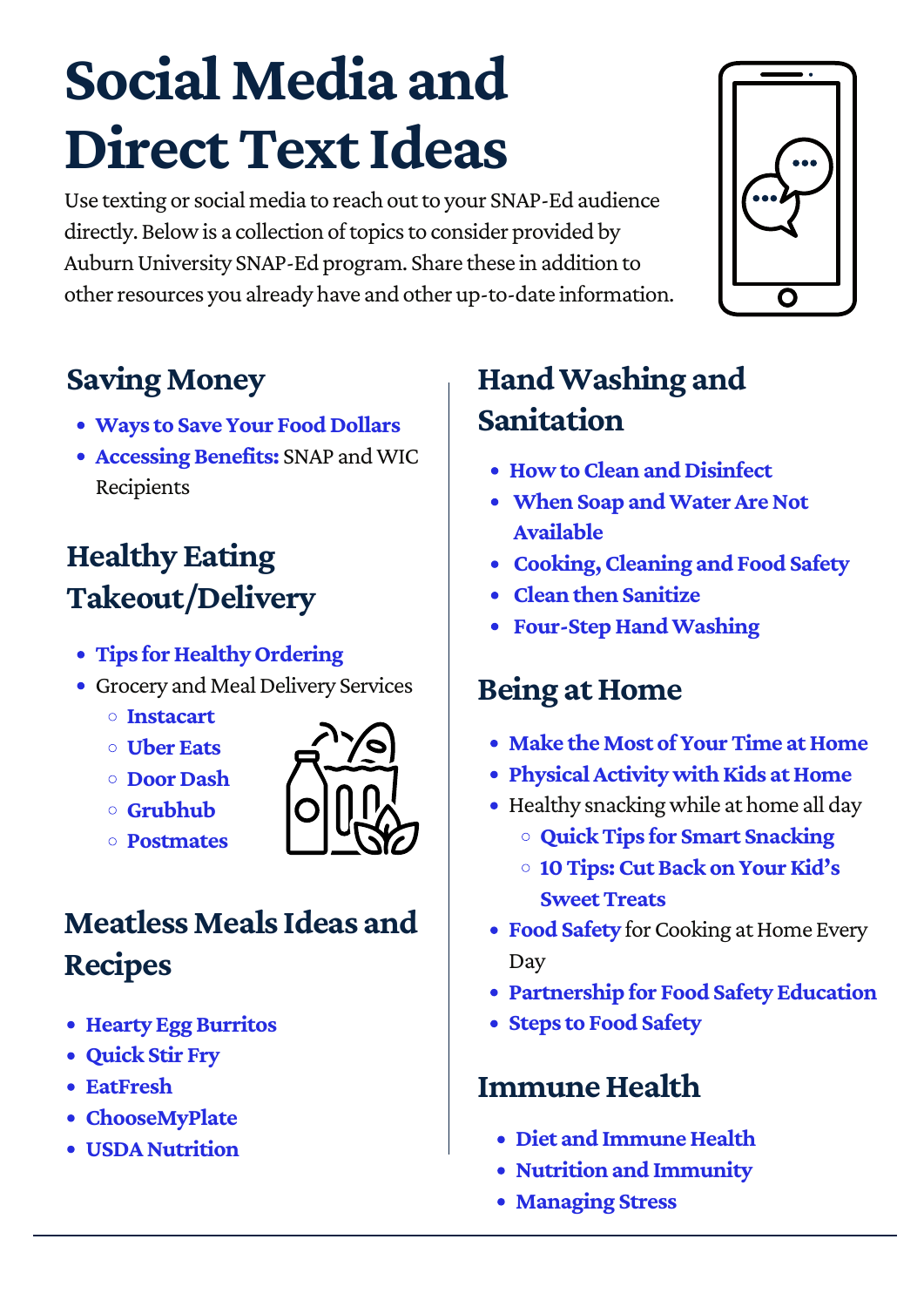### **Program Support Activities**



#### **Nutrition Education Tools and Resources**

- Sort and organize nutrition handouts discard items older than 2015
- Sort and organize recipe files
- Sort through food labels or food packages used for teaching discard out of date products and sort out those with revised/new labels
- Begin to collect new package labels with the latest nutrition facts label design
- Make grab and go boxes for each lesson or other curricula

### **Food Preparation**

- Inspect Program food supplies and equipment for cleanliness
- Check expiration dates on food items

### **Marketing**

- Practice elevator speeches for recruitment
- Email/call collaborator and partners for updates and recruitment for future dates
- Brainstorm new locations for future recruitment

### **Youth and Adult Curriculum Review**

- Conduct teach backs on any approved adult or youth curriculum
- Read through ChooseMyPlate.gov resources and tip sheets
- Review new food label guidance on USDA website
- Spend time learning unfamiliar lessons/curricula

### **Update Resources**

- Revising recipe book and updating nutrition facts panel
- Revise and update curriculums
- Revising websites
- Develop new resources aligned with COVID-19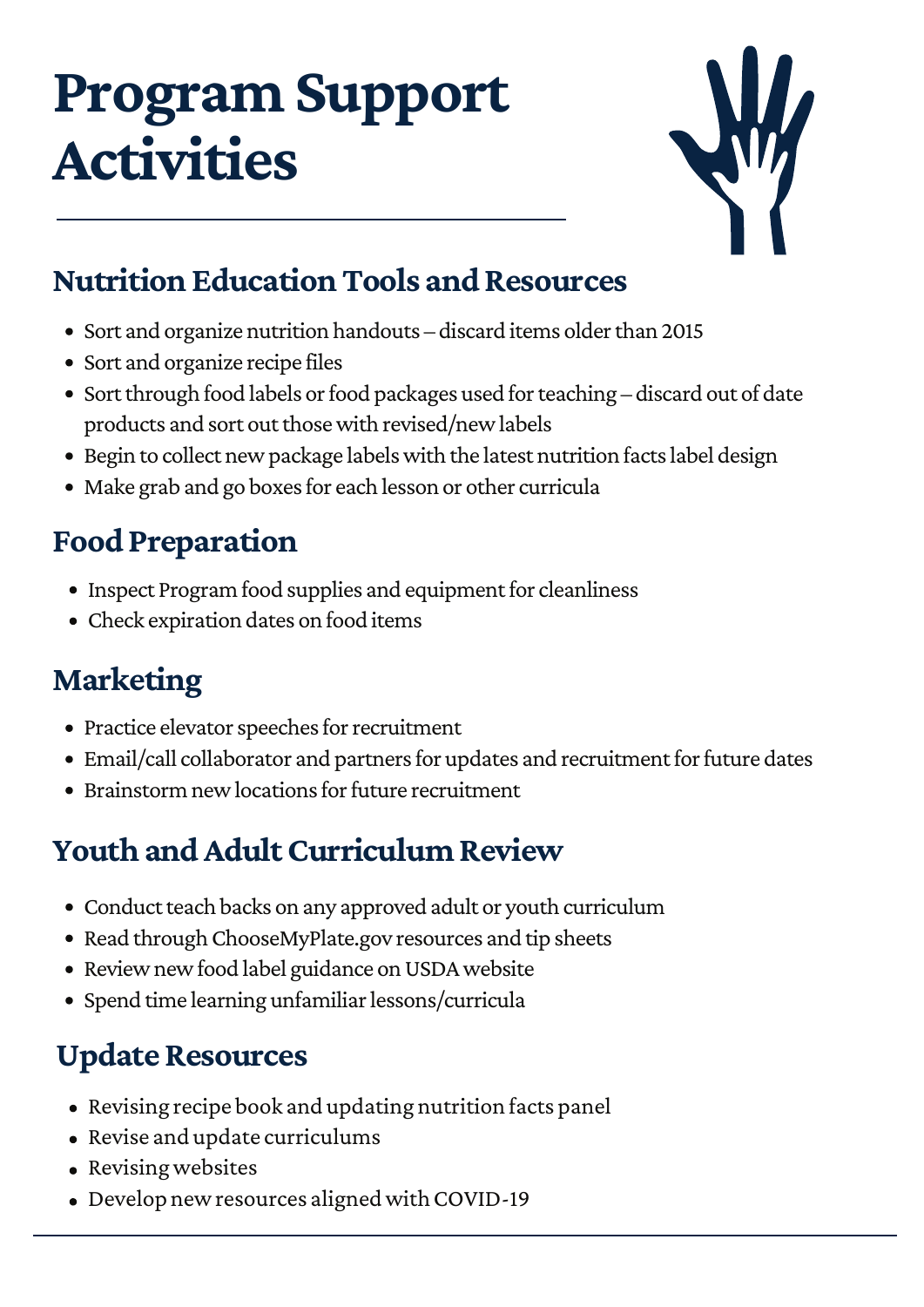## **Nutrition Education Resources**

Below are free nutrition education resources for your SNAP-Ed families.

- **[USDAFNS](https://www.youtube.com/user/USDAfoodandnutrition)** Videos
- **EatRight Watch and Learn** Videos
- **FDA Nutrition** Resources
- **Pick a Better Snack** Videos
- **Institute of Child Nutrition** Videos
- **Dairy Council Nutrition Videos**
- Ashort video on **[safelywashing](https://www.fightbac.org/coronavirus-resource-page/) fruits and vegetables**



# **Physical Activity Resources**

Below are free resources to get your SNAP-Ed families moving. These can be shared digitally.

- Eating Smart Being Active **Let's Be Active Videos [\(Adult\),](http://eatingsmartbeingactive.colostate.edu/eating-smart-%e2%80%a2-being-active/resources-for-implementation/physical-activity/lesson-videos/) Lessons 2-9**
- Dairy Council **Eat, Move, Win [\(Youth,](https://www.healthyeating.org/Schools/Classroom-Programs/High-School-Eat-Move-Win-Online) High School)**
- American Heart Association **25 Ways to Get [Moving](https://www.heart.org/en/healthy-living/fitness/getting-active/25-ways-to-get-moving-at-home-infographic) at Home**
- Action for Healthy Kids
	- **Healthy [Activities](https://www.actionforhealthykids.org/healthy-activities-to-do-at-home/) to Do at Home**
	- **Every Kid [Healthy](https://www.actionforhealthykids.org/every-kid-healthy-week-resources/) Week at Home –** Help celebrate Every Kid Healthy Week by promoting wellness, good nutrition, and physical activity with your own family – healthy habits start at home.
- **Game On [Activity](https://www.actionforhealthykids.org/game-on-activity-library/?shtopicfilter%5B%5D=Physical+Activity&locationfilter%5B%5D=Home&rolefilter%5B%5D=Parent%2FFamily+Member) Library** Family-led activities for different ages!
- **Play [Based](https://www.actionforhealthykids.org/activity/exploring-imagination-play-based-yoga/) Yoga** Use your imagination to tell a story as your stretch and awaken the body. Try these fun and playful prompts or create some of your own.
- Sanford *fit*
	- $\circ$  *fit* **[Boost-Activity](https://fit.sanfordhealth.org/resources/fitboost-activity)** Try out these fun moves to enhance physical fitness and mental alertness. Get moving at home.
	- $\circ$  *fit* [Move](https://fit.sanfordhealth.org/discover?category=Move&contentType=Video+Page&sort=popular) Interactive videos to stay active.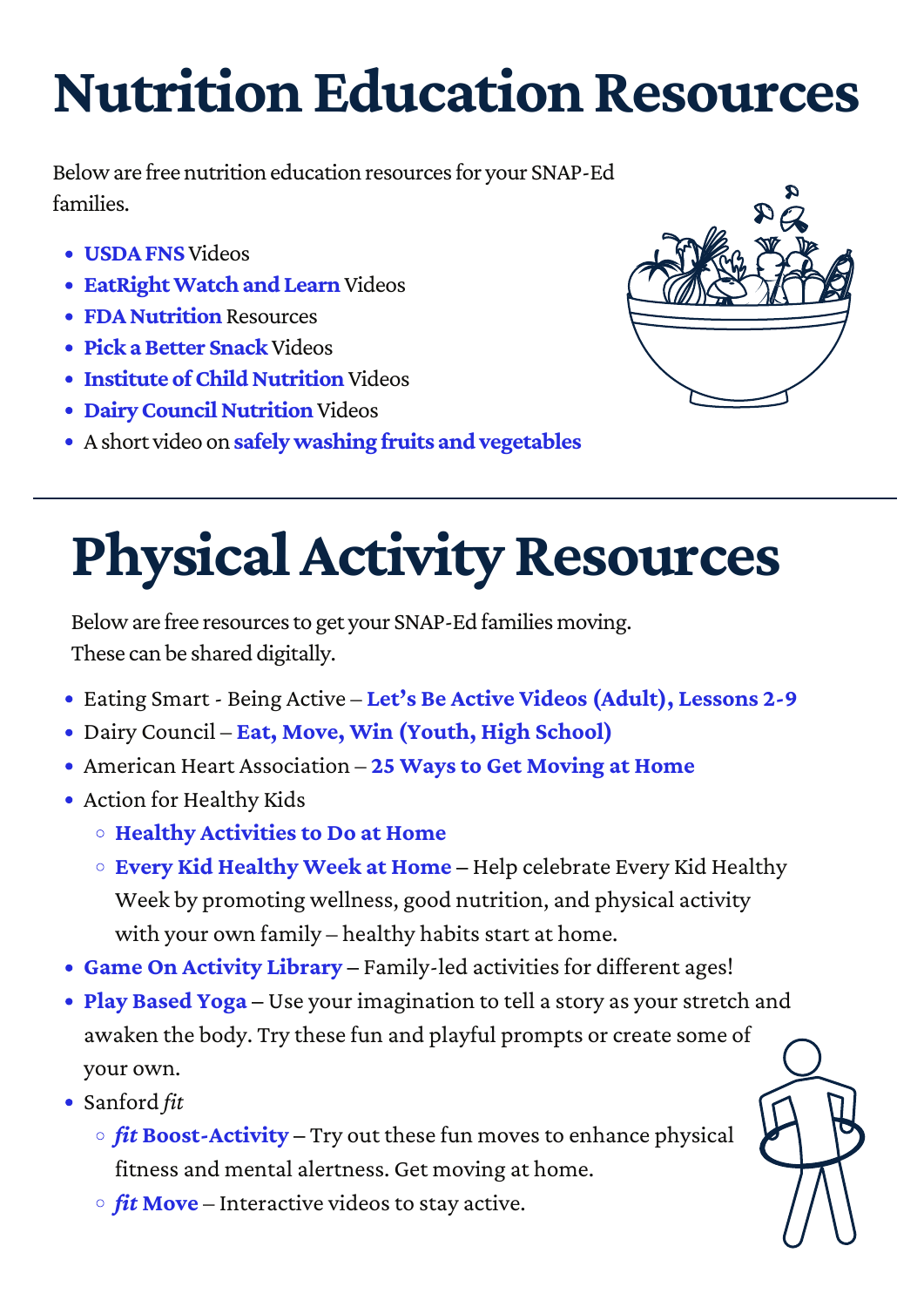- $\bullet$  GoNoodle<sup> $R$ </sup>
	- **[GoNoodle®](https://www.gonoodle.com/good-energy-at-home-kids-games-and-videos/) at home** Good Energy at Home provides waysfor kids and families to move and learn.
	- **[GoNoodle®](https://www.gonoodle.com/blog/gonoodle-games-movement-app-for-kids/) Games** Download the free app. Games engage their minds and keep them active.
- **KIDZ BOP Dance Along [Videos](https://youtu.be/sHd2s_saYsQ)**
	- Learn the dance stepsto your favorite KIDZ BOP songs! Duration: 34 minutes.
- **Kids [Exercise](https://www.youtube.com/watch?v=T8jI4RnHHf0) Daily**
	- Animated video (21:03) for working out.
- **The [Learning](https://www.youtube.com/user/TheLearningStation) Station**
	- $\circ$  Featuring some of their most popular Learning Station songs filled with active participation!
- **PBS Explore the [Outdoors](https://pbskids.org/outdoors/)**
	- $\circ$  Discover nature's surprise with DIY activities
- Playworks
	- **Game [Guide](https://www.playworks.org/wp-content/uploads/2019/05/Playworks-Game-Guide.pdf)** Guide forsmall



- **Play at [Home](https://www.facebook.com/MakeRecessCount/)** Live recess Monday-Friday 9:00 a.m., 11:00 a.m., and 1:00 p.m. PT on Facebook Live.
- California Department of Public Health **[Power](https://www.youtube.com/watch?v=lU69uuu2jQQ) Up in 10**
	- o Strength training DVD for families that has 20 exercises.
- **7 Minute [Workout](https://apps.apple.com/us/app/7-minute-workouts-lazy-monster/id882240858) with Lazy Monster App**
- **[Yoga](https://yogaed.com/school-closures) Ed**
	- Free Yoga and Mindfulness Classes for parents to support physical and mental health.
- **Yoga Foster Mindful Remote [Learning](https://www.yogafoster.org/mindful-remote-learning?utm_source=Yoga+Foster+Supporters&utm_campaign=8c488a9b66-EMAIL_CAMPAIGN_2020_03_23_08_15&utm_medium=email&utm_term=0_fe6397f4a0-8c488a9b66-112324393)**
	- Live and pre-recorded online mindfulness practices and yoga classes for kids.
- **Yoga for [Classrooms](https://mailchi.mp/847739ea6584/yoga-mindfulness-classroom-activity-of-the-day-series?e=%5bUNIQID%5d) Mindful Activity of the Day Series**
	- $\circ$  Subscribe to daily emails to receive the mindful activity of the day.
- **[Cosmic](https://www.youtube.com/channel/UC5uIZ2KOZZeQDQo_Gsi_qbQ) Kids Yoga**
	- Yoga and mindfulnessfor kids aged 3+. Kids yoga adventures.
- **[California](http://www.ports.parks.ca.gov/) State Parks Home Learning Program**
	- PORTS will be offering our new broadcast-style Home Learning Programs for K-12 students from various park locations across California.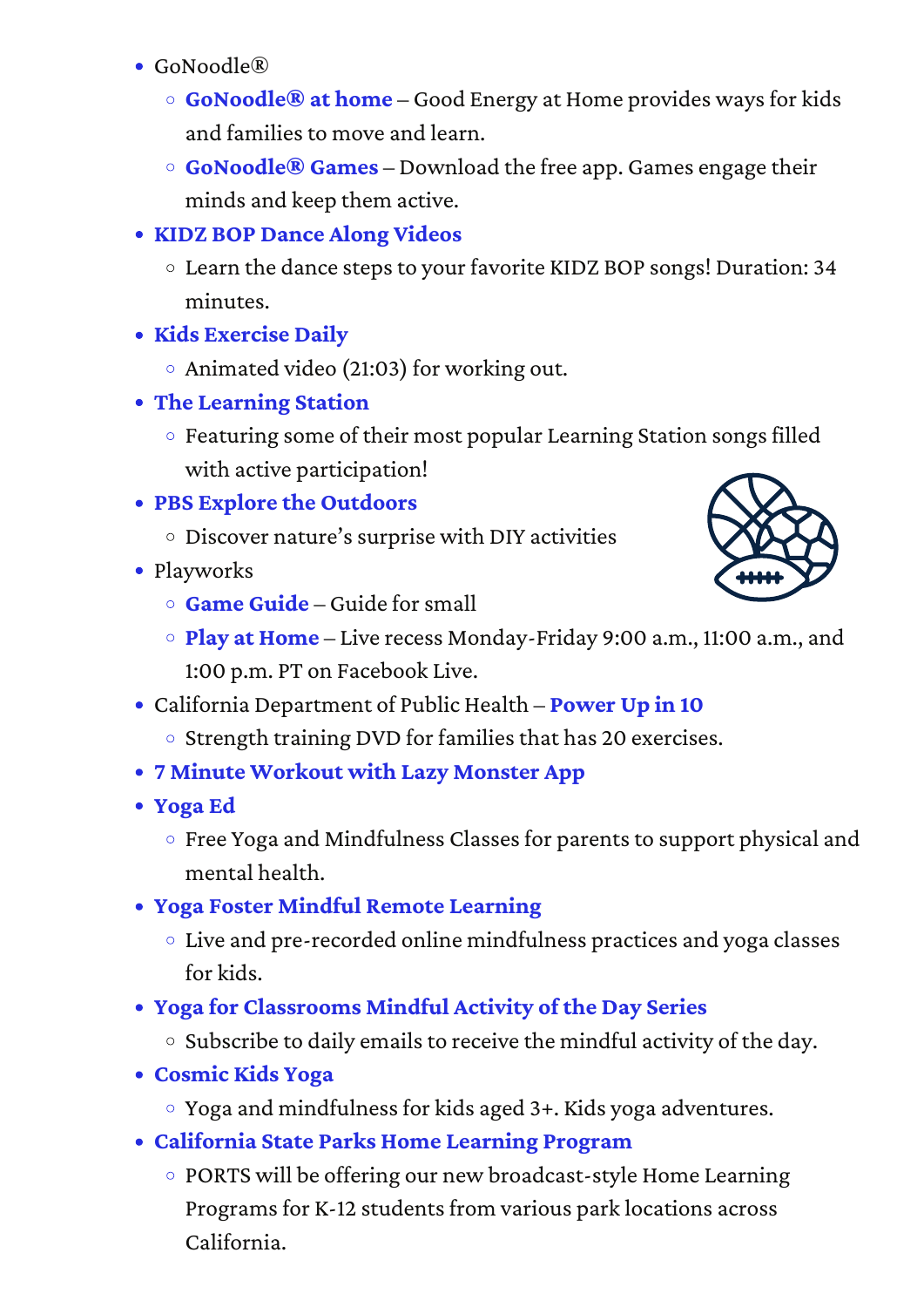## **Staff Training and Professional Development**



Utah Extension National Nutrition Certification Program. Enroll in a free 15-unit training program for nutrition educators.**[OnlineCourseCatalog](https://extension.learn.usu.edu/browse/food-sense)**

The **RE-AIM Online Training** is a web-based module that provides instruction and case examples to illustrate the five dimensions of the RE-AIM framework:**R**each,**E**ffectiveness or efficacy, **A**doption,**I**mplementation, and**M**aintenance.

### **Parks for Health e-Learning Courses**

The audience is park professionals or anyonewho workswith the public in a nature setting, e.g., after school programs, summer camp counselors. **Free online [courses](https://instituteatgoldengate.org/parks-health)**

**USDASNAP-Ed Connection Online Courses**

### **PSETraining List**

- PSE Change Creating Healthy Local Places
- **Cornell University** Making the HealthyChoice the EasyChoice
- **University [ofMinnesota](https://extension.umn.edu/nutrition-education/systems-approaches-healthy-communities) Extension** – Systems Approaches for Healthy Communities

#### **Webinars**

- **Society for Nutrition Education**
- **SNAP-Ed Connection**
- **[SNAP-EdToolkit](https://snapedtoolkit.org/training/webinars/)**



### **ReviewPersonal and Professional Skill-building**

- **["How3WordsCanGetYouWhatYouWant!"](https://www.youtube.com/watch?v=L9UIF852Boo&feature=youtu.be)** video (23:52)
- **"The 7 Habits of Highly Effective People"** video, summary (13:18)
- **"The 7Habits [ofHighly](https://www.youtube.com/watch?v=5LbCRx1UbWY&feature=youtu.be) Effective People"** video, part 2 (9:03)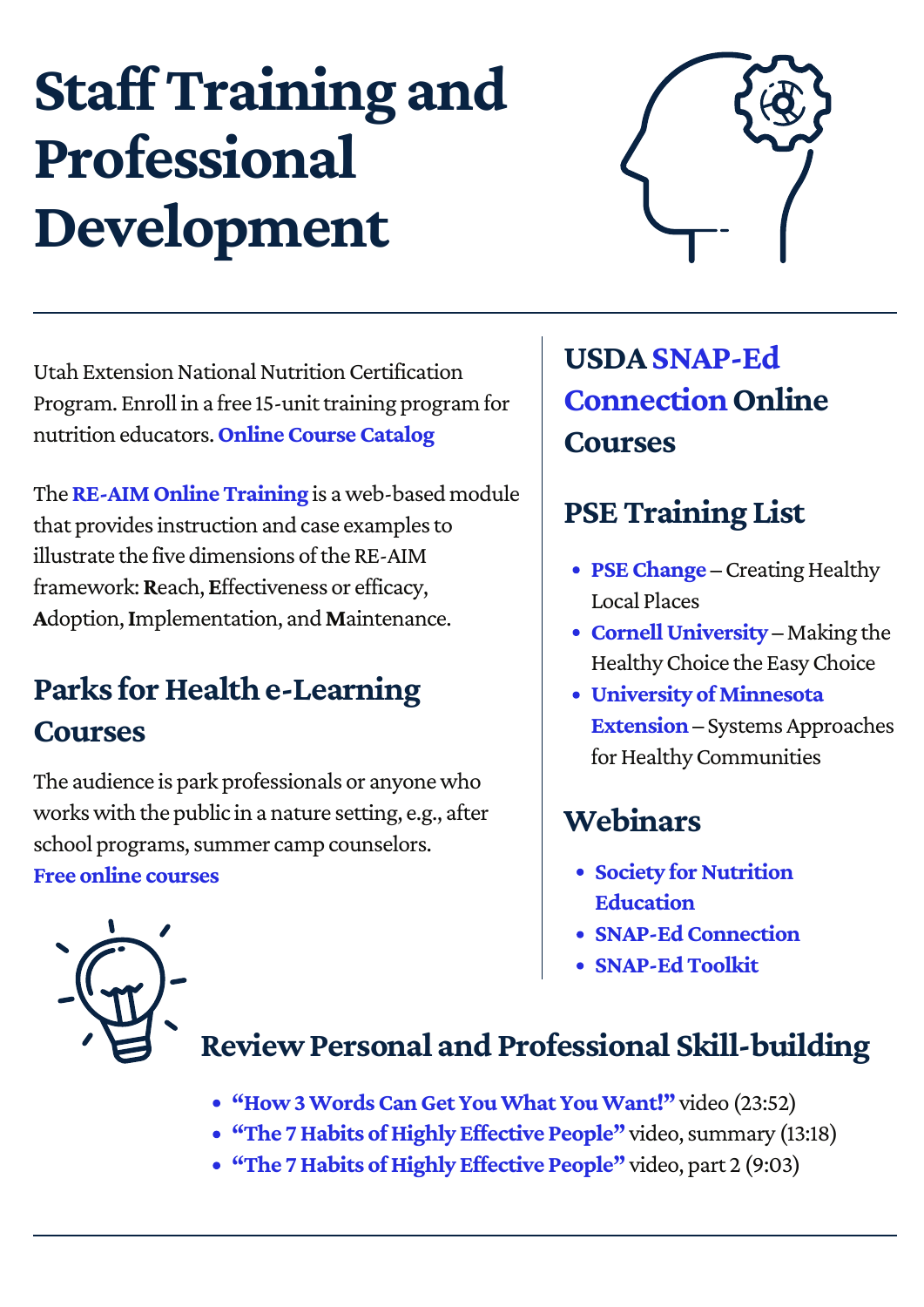# **StaffWellness**

Remember this is a stressful time for staff, including adapting to working from home and possible having to support their children with online schoolwork. Below are some links to articles and tips to support staff wellness during this unprecedented time.



- Give yourself permission to take breaks! If you do not take breaks, you'll find yourself on yourlaptop for hours before you knowit.
- Don't stash snacks at or near your work space; it contributes to your inactivity. Make yourself get up and go to the kitchen to get a healthy snack.
- Schedule Zoom or other types of videoconferencing where there is an option to view faces and to let others see your face. In these times of "social distancing", face-toface contact helps with the dire need (some of us have) to interact with people.
- Choose a different room to work in sometimes, in order to break up the monotonous scenery.
- Make sure your work space is clean and uncluttered. If possible, spice up your work space with photos, flowers, or workout equipment so that it's a place you enjoy working in.
- If you work in a designated space or home office, take your lunch break in another part of your home or in the backyard or on the patio/balcony or rooftop (depending on your living arrangements).
- Watch your sitting posture! It's so easy to slip into a slouch.
- Occupy your down timewith professional development videos or online classes or resources - you and the organization will benefit from your growing skills!
- Use a To Do List system/matrix to keep track of your daily accomplishments. This task promotes productivity.